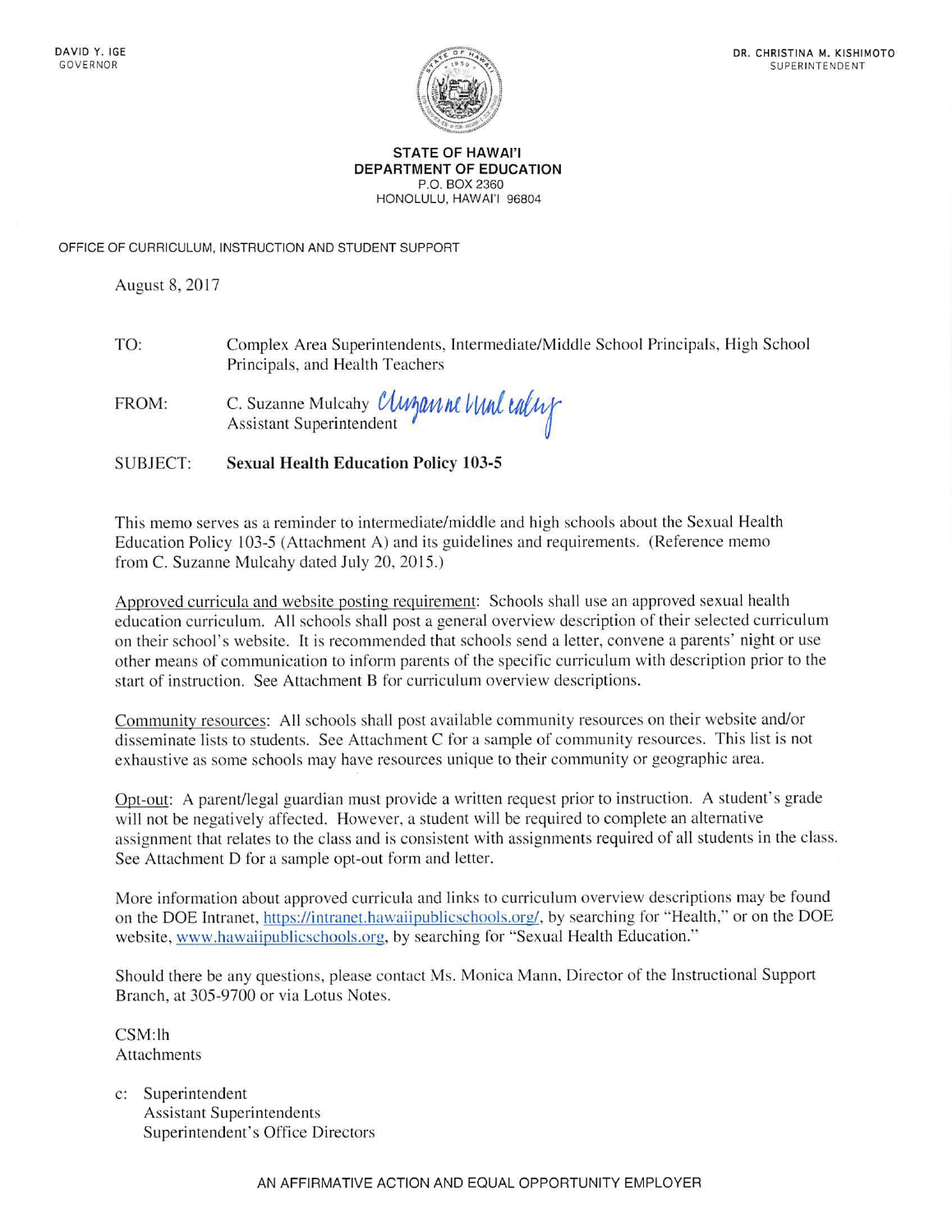#### POLICY 103-5 SEXUAL HEALTH EDUCATION

In order to help students make decisions that promote healthy behaviors, the Department of Education shall provide sexual health education to include age appropriate, medically accurate, health education that: (1) Includes education on abstinence, contraception, and methods of infection prevention to prevent unintended pregnancy and sexually transmitted infection, including human immunodeficiency virus; (2) Helps students develop relationships and communication skills to form healthy relationships that are based on mutual respect and affection and are free from violence, coercion and intimidation; (3) Helps students develop skills in critical thinking, problem solving, decision making and stress management to make healthy decisions about sexuality and relationships; (4) Encourages student to communicate with their parents, guardians and/or other trusted adults about sexuality; and (5) Informs students of available community resources. Instruction will emphasize that abstention from sexual intercourse is the surest way to prevent unintended pregnancies, sexually transmitted infections such as **HIV/AIDS,** and consequent emotional distress.

A description of the curriculum utilized by the school shall be made available to parents and shall be posted on the school's website prior to the start of any instruction. A student shall be excused from sexual health instruction only upon the prior written request of the student's parent or legal guardian. A student may not be subject to disciplinary action, academic penalty or other sanction if the student's parent or legal guardian makes such written request.

[Approved: 6/16/2015 (as Board Policy 103.5); amended: 06/21/2016 (renumbered as Board Policy 103-5)]

*Former policy 2110 history: approved: 9/1995*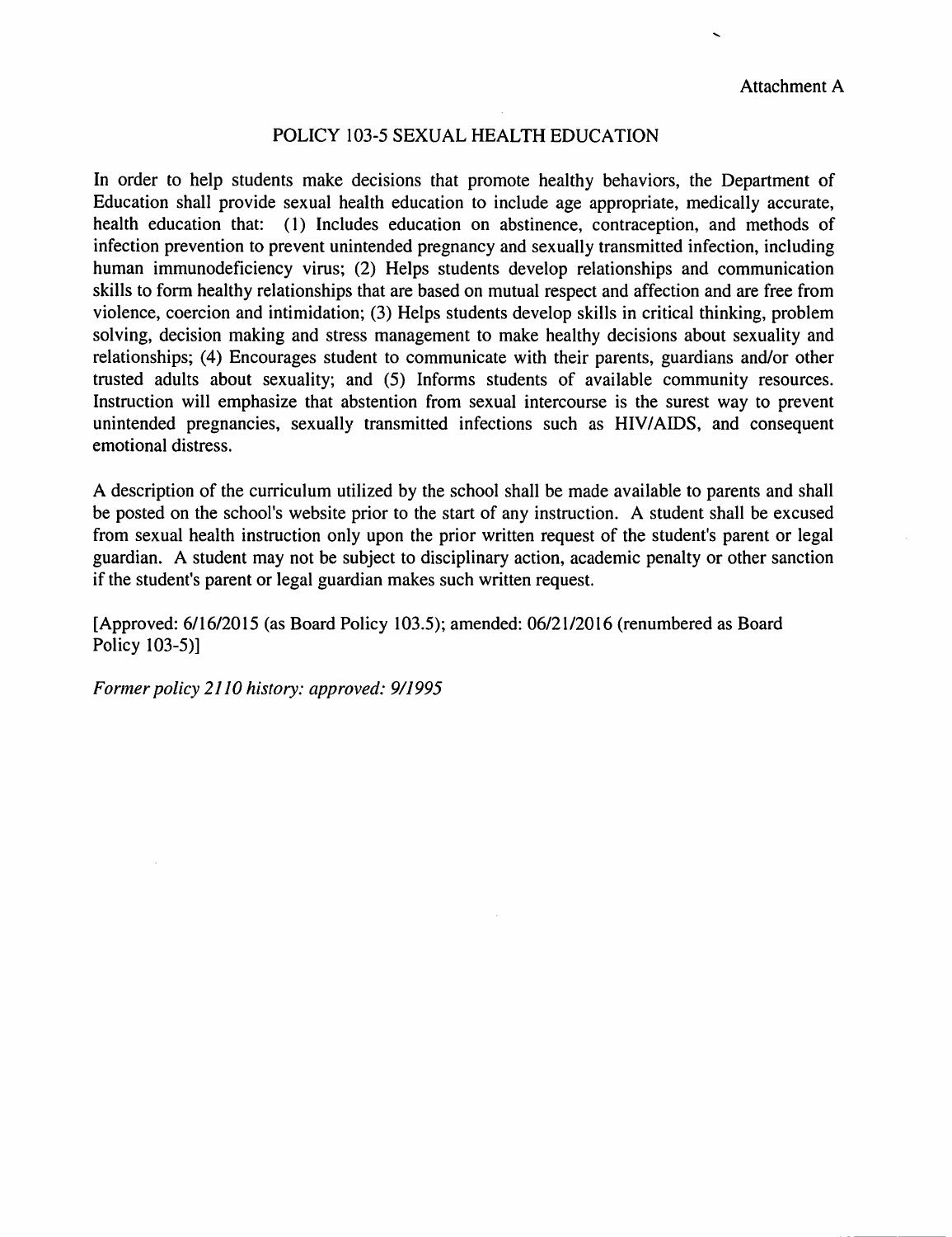#### General Descriptions

### *Draw the Line, Respect the Line*

Grades: 6-8

<www.etr.org>

*Draw the Line/Respect the Line* is a three-year, school-based sex education program for sixth, seventh, and eighth grade students. It was evaluated in three school districts in urban Northern California between 1997 and 1999. This program was primarily designed to help young adolescents postpone having sex. Increasing condom use was a secondary goal. The program uses a 19-session curriculum that teaches youth how to establish and maintain limits regarding sexual behavior.

Three curriculum guides are available for purchase - one each for grades six, seven, and eight. The program was designed to be taught over multiple years (grades six, seven and eight).

# *Family Life* and Sexual *Health (f.L.A.S.H.* <sup>&</sup>gt;

Grade: 5-6

www .[kingcounty.gov/healthservices/health/personal/famplan/educators/FLASH.](https://kingcounty.gov/healthservices/health/personal/famplan/educators/FLASH)aspx

The Seattle and King County Department, State of Washington developed this curriculum. The F.L.A.S.H curriculum is unique in several ways:

- Addresses such issues as physical development, promotion of sexual health, prevention of disease, affection, interpersonal relationships, body image, and gender roles.
- Spans the school-age years (grades 5th-12th and secondary special education).
- Embraces an abstinence-based approach, as well as information related to the prevention of pregnancy, HIV and other sexually transmitted diseases.
- Rests on a foundation of positive and healthy sexuality across the lifespan.
- Focuses on the needs of public schools and diverse communities.
- Ensures discussion about the wide spectrum of beliefs on sensitive issues.
- Values family involvement.

The F.L.A.S.H curriculum, like most of the sexual health curricula that have been proven effective, is grounded in Social Learning Theory. It is designed to encourage people to make healthy choices: abstain longer, use protection if they do have sex, seek healthcare when they need it, communicate effectively with their families and with their partners and health care providers, seek help for sexual abuse, treat others with respect (not harass or exploit them), and stand up to harassment and exploitation.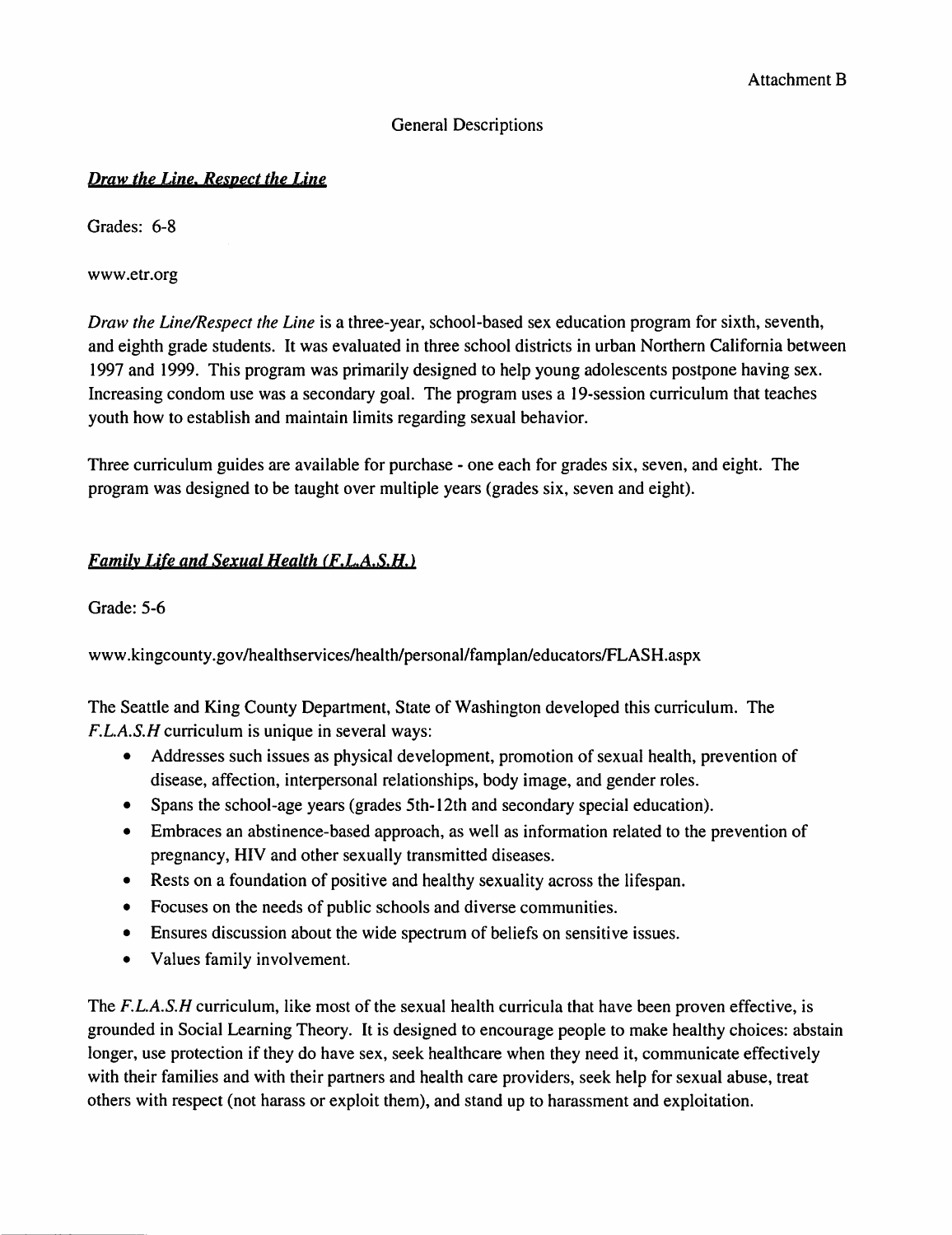# *Health [Teacher.com](https://Teacher.com)*

Grades: K-12

# www .healthteacher.com

*[HealthTeacher.com](https://HealthTeacher.com)* is developed by HealthTeacher, Inc. *[HealthTeacher.com](https://HealthTeacher.com)* is an online resource of health education tools including lessons, interactive presentations and additional resources to integrate health into any grade K-12. *[HealthTeacher.com](https://HealthTeacher.com)* provides students in grades K-12 with the knowledge and skills needed to overcome two serious threats to good health: a lack of physical activity and a void of health literacy. The research-based games, apps, and educational resources are designed to engage students and to provide data to measure and quantify their impact. *[HealthTeacher.com](https://HealthTeacher.com)' s* K-5 products also work in tandem with two important sets of education standards: the National Health Education Standards (NHES) and the Common Core State Standards, which have been adopted by 45 states.

# **Making a Difference**

Grades: 6-8

<www.etr.org>

*Making a Difference!* was developed by Ph.D.s Loretta and John Jermott, III and Konstance McCaffree and is distributed by Select Media.

*Making A Difference!: An Abstinence Approach to Prevention of STDs, HIV and Teen Pregnancy is an* eight-module curriculum that provides young adolescents with the knowledge, confidence, and skills necessary to reduce their risk of sexually transmitted diseases (STDs), HIV, and pregnancy by abstaining from sex. It is based on cognitive behavioral theories, focus groups, and the researchers' extensive experience working with youth. *Making A Difference!* is an adaptation and extension of the original *Be Proud! Be Responsible!* curriculum in that it integrates STD, HIV and pregnancy prevention.

The goal of *Making A Difference!* is to empower young adolescents to change their behavior in ways that will reduce their risk of pregnancy and HIV or other STD infection. Specifically, this curriculum emphasizes that young adolescents should postpone sexual activity and that practicing abstinence is the only way to eliminate the risk for pregnancy and STDs, including HIV.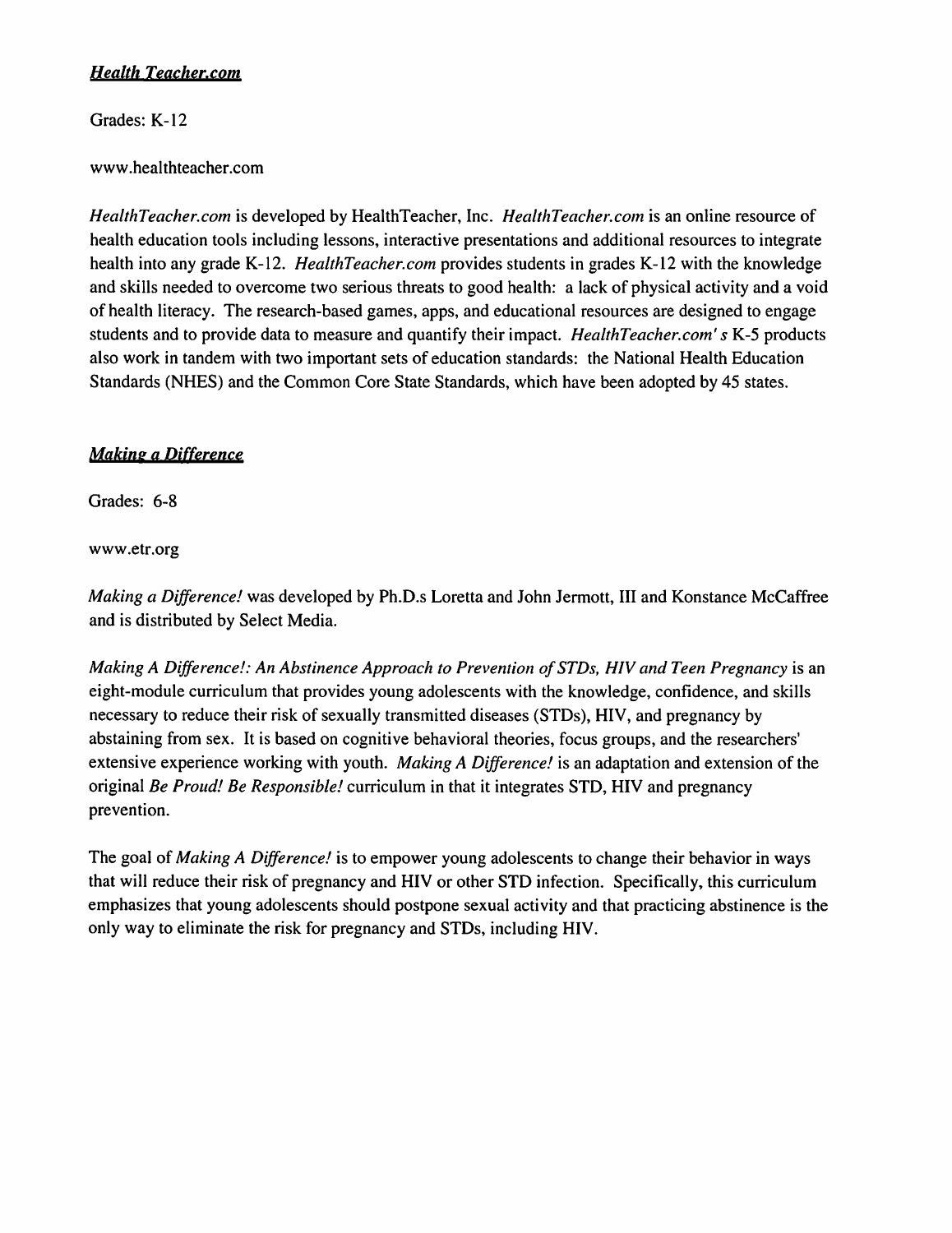### *Pono Choices: A Culturally Responsive Teen Pregnancy and STI Prevention Program*

Grades: 6-8

<http://www.cds.hawaii.edu/ponochoices>

The *Pono Choices* curriculum is funded through a federal Office of Adolescent Health grant awarded to the University of Hawaii (UH) at Manoa Center on Disability Studies. The overarching goal of *Pono Choices* will be to reduce the number of teenage pregnancies and incidences of sexually transmitted infections (STls); increase positive bonding in the school and community; increase sense of self-identity and self-efficacy; and improve expectations for the future. The project was designed to develop, implement, and study the impact of a first-of-its-kind teen pregnancy and STI prevention curriculum developed exclusively for youth in Hawaii.

The curriculum was developed through a collaborative workgroup process and reviewed by the federal Office of Adolescent Health for medical accuracy. UH applied to the DOE for approval to pilot the curriculum in Hawaii schools to inform the study. Following review of the curriculum, the DOE approved participation in the study as part of a randomized controlled trial. The study ran from 2012- 2015 with teachers that were trained by the developers to implement the curriculum with fidelity. External evaluator Berkeley Policy Associates (BPA) is conducting the study's impact analysis examining the impact of the *Pono Choices* program on initiating sexual activity and avoiding unprotected sexual intercourse.

It is a scripted 10 module, 9.5 hour curriculum that provides middle school youth with the knowledge and skills necessary to reduce their risk of unintended pregnancy and STis by providing medically accurate information within a Native Hawaiian place-based framework. Topics include: effective communication skills, refusing unwanted sexual pressure, information on how STis are transmitted, and recognizing healthy and unhealthy relationships.

#### *Positive Prevention*

Grades: 6-8 (Level A), 9-12 (Level B), 7-12 (Special Populations)

#### <http://www.positiveprevention.com>

This curriculum is the district-adopted and required STD/HIV Curriculum to meet the requirements of the California (CA) education code on HIV prevention-education. It is a required district adopted curriculum for the Los Angeles Unified School District. It is research and evidence based. A health teacher must go through a one-day skill-based training (eight hours) to receive and teach the curriculum with fidelity. This curriculum must be used with a sexual health supplement to meet the CA Education Code.

Lesson Topics: Exploring Friendships and Other Relationships; Preventing Unplanned Pregnancies; Making Informed Decisions: Understanding the California Safe Surrender Law; Preventing Sexually Transmitted Diseases/Family Planning and Contraception; and Setting Goals.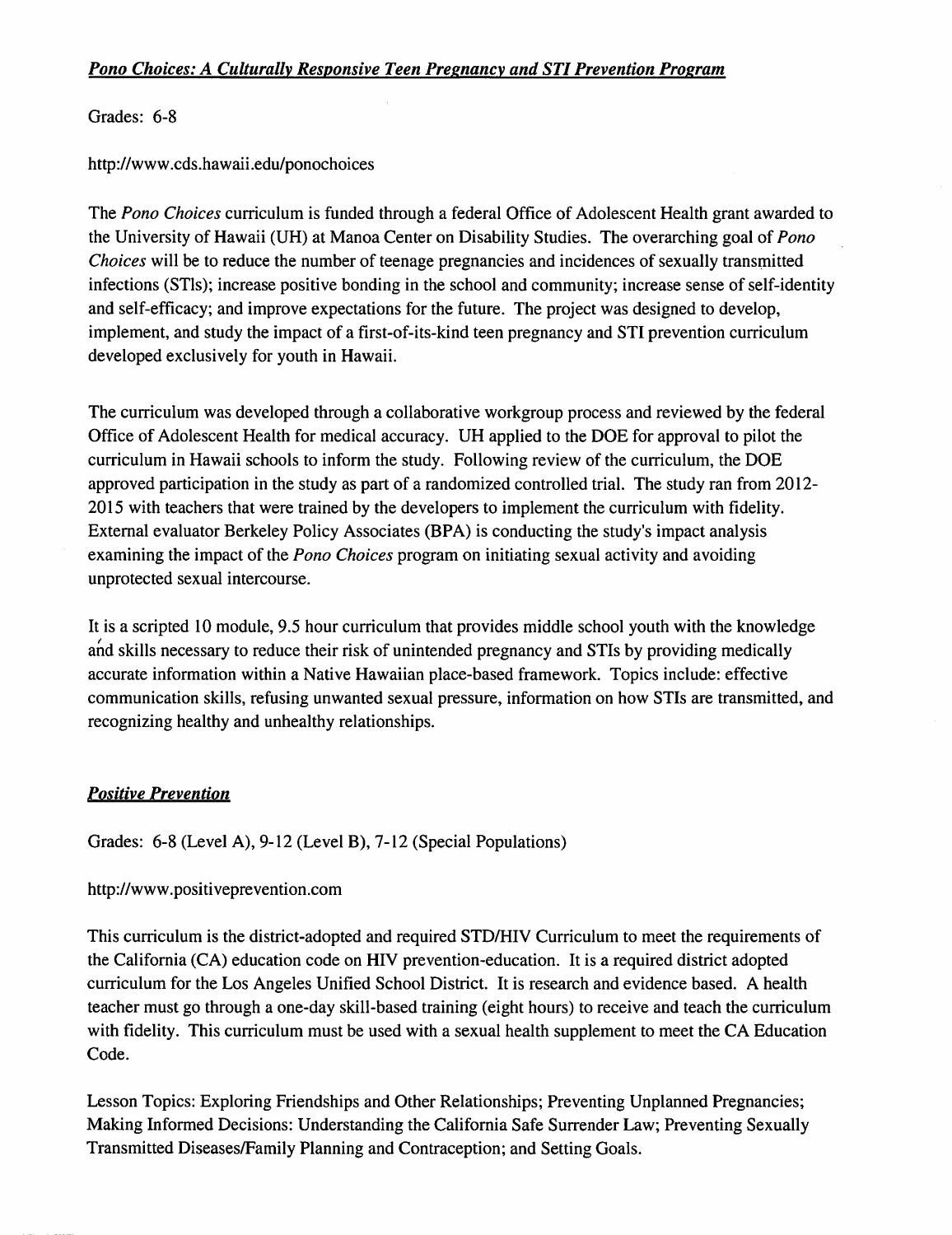# Reducing the Risk

Grades: 9-12

www.etr.org

 $\bar{z}$ 

*Reducing the Risk* is a 16-session curriculum designed to help high school students delay the initiation of sex or increase the use of protection against pregnancy and STD/HIV if they choose to have sex. The major focus is the development of attitudes and skills that will help teens prevent pregnancy and the transmission of STD, including HIV. This research-proven approach addresses skills such as risk assessment, communication, decision making, planning, refusal strategies and delay tactics.

 $\sim$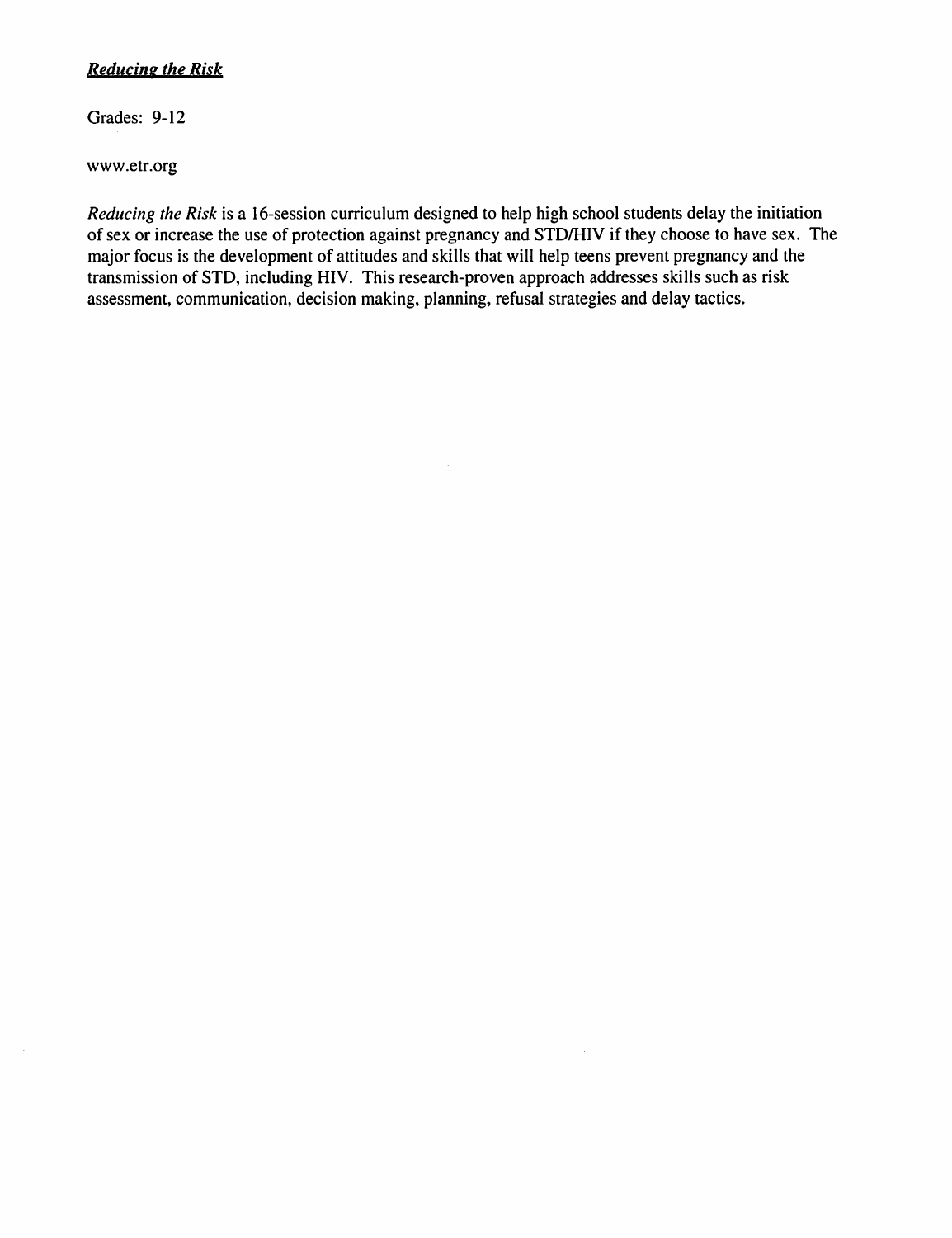#### Community Resources

Examples of community resources: this list is not exhaustive as some schools may have resources unique to their community or geographic area.

Hawaii Department of Health <http://www.hawaii.gov/health/healthy-lifestyles/std-aids/index.html>

Sex Abuse Treatment Center of Hawaii - SATC <http://satchawaii.com>

Centers for Disease and Control and Prevention <http://www.cdc.gov>

Hawaii Health Matters <http://www.hawaiihealthmatters.org>/

Hawaii Pacific Health <https://www.hawaiipacifichealth.org/health-wellness>/

*Community Health Centers:* 

*Oahu:*  Kalihi-Palama Health Center Kokua Kalihi Valley Koolauloa Community Health and Wellness Center Waikiki Health Center Waianae Coast Comprehensive Health Center

*Hawaii:*  Hamakua Health Center Kau Family Health Center Keaau Family Health Center Kohala Health Center Pahoa Family Center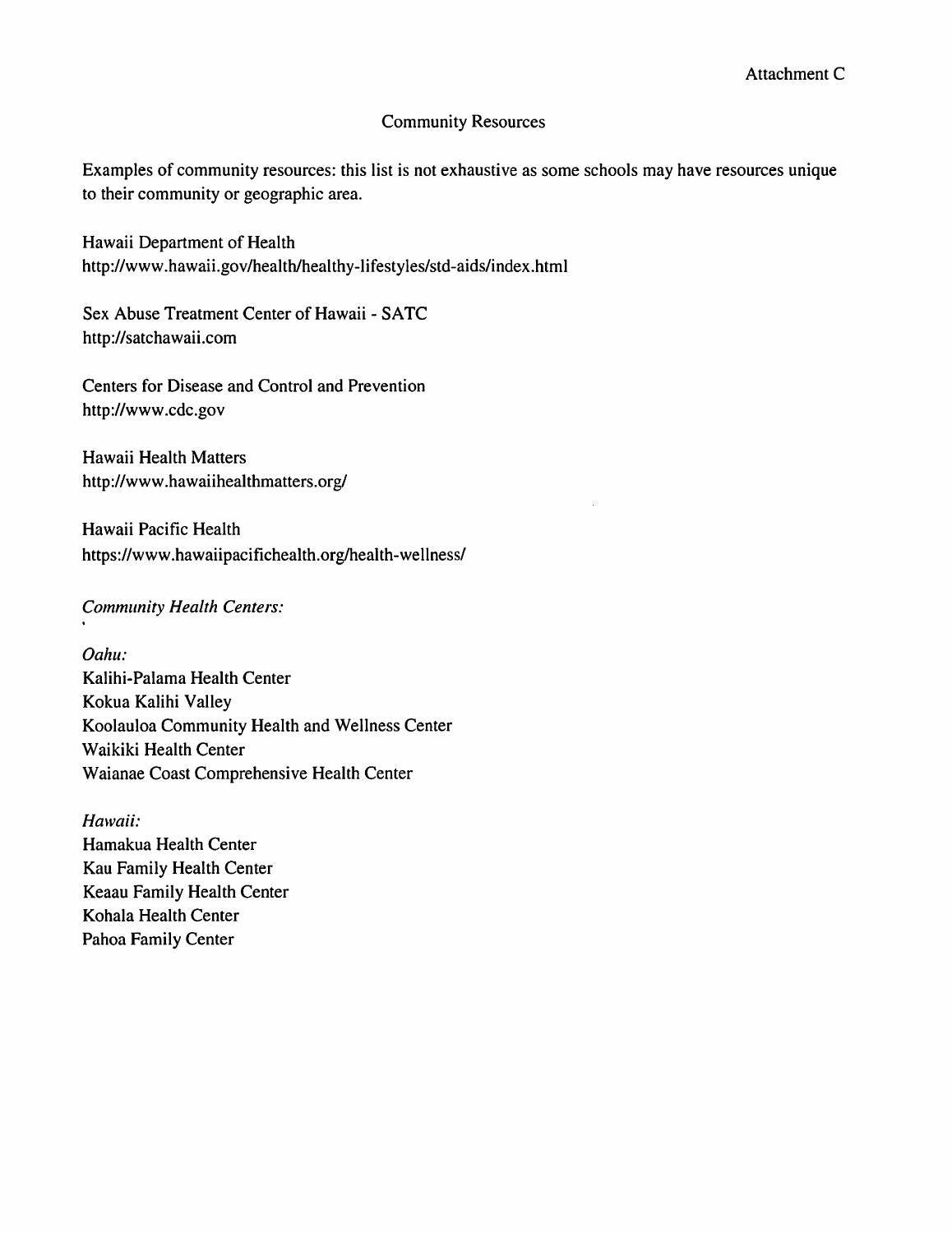*Maui:*  Ka Hale a Ke Ola Resource Malama Ike Ola Health Center

*Lanai:*  Lanai Community Health Center

*Molokai:*  Molokai General Hospital

*Kauai:*  University of Hawaii - Kauai Community College Wellness Center Waimea Clinic

 $\hat{\mathcal{A}}$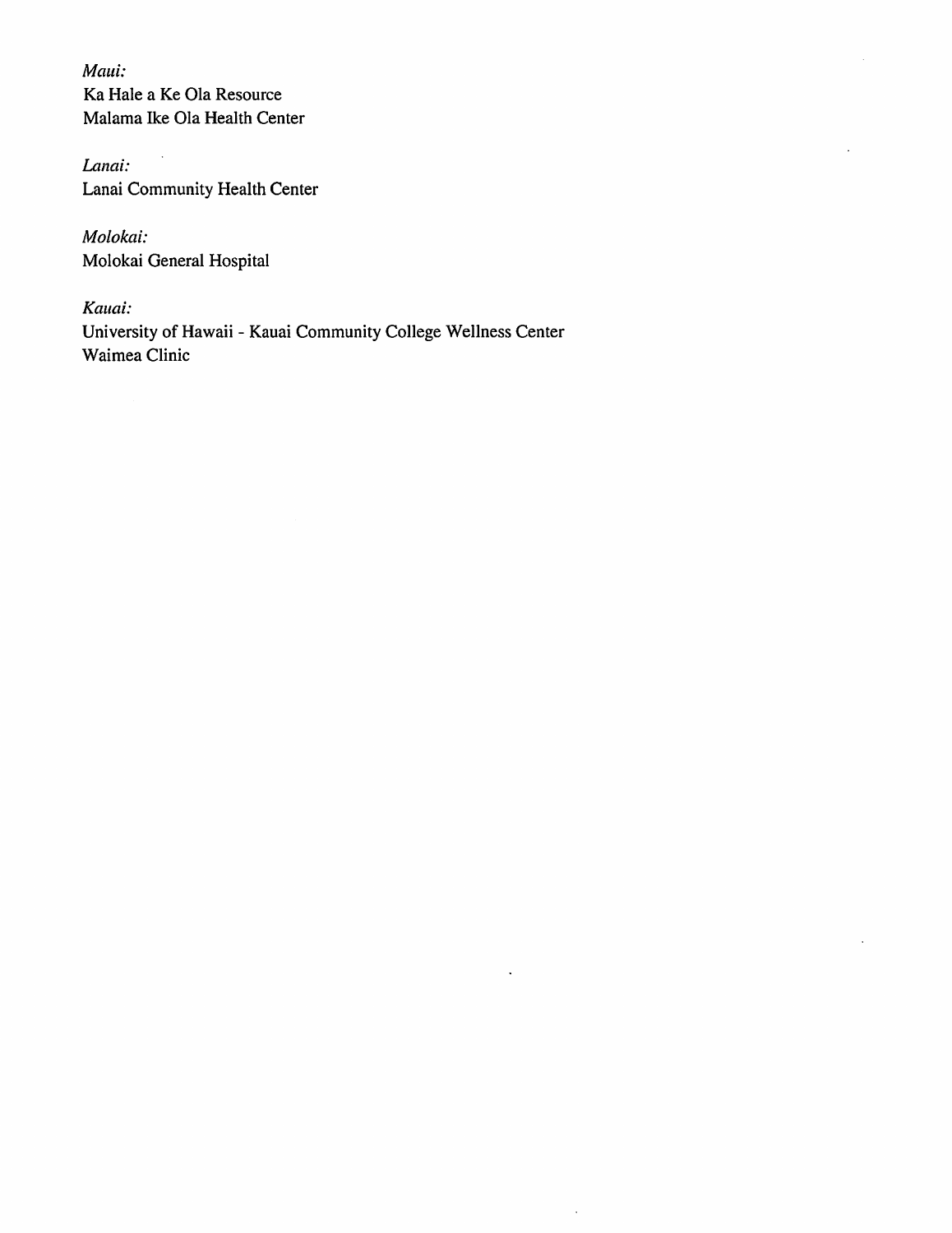# **Opt-out Sample 1**

### [ON SCHOOL'S LETTERHEAD]

### SEXUAL HEALTH - STUDENT **OPT-OUT** FORM

| <b>Student Name:</b>   | Grade:   |
|------------------------|----------|
| Parent/Legal Guardian: | Phone #: |

Please list the curricular objective(s) from which you wish to have your child excused and the class/course. Please see example below.

| Objective                                                                   | <b>Class/Course</b>     |
|-----------------------------------------------------------------------------|-------------------------|
| Describe the short and long-term effect and consequences of sexual activity | <b>Health Education</b> |
|                                                                             |                         |
| 2. $\qquad \qquad$                                                          |                         |
|                                                                             |                         |
| 4.                                                                          |                         |
|                                                                             |                         |

I have reviewed the sexual health curriculum and materials and would like my child to be excused from class when these lessons are taught. I understand my child's grade will not be negatively affected but he/she will be required to complete an alternative health related assignment.

| Parent/Legal Guardian Signature: | Date: |
|----------------------------------|-------|
| School Administrator Signature:  | Date: |